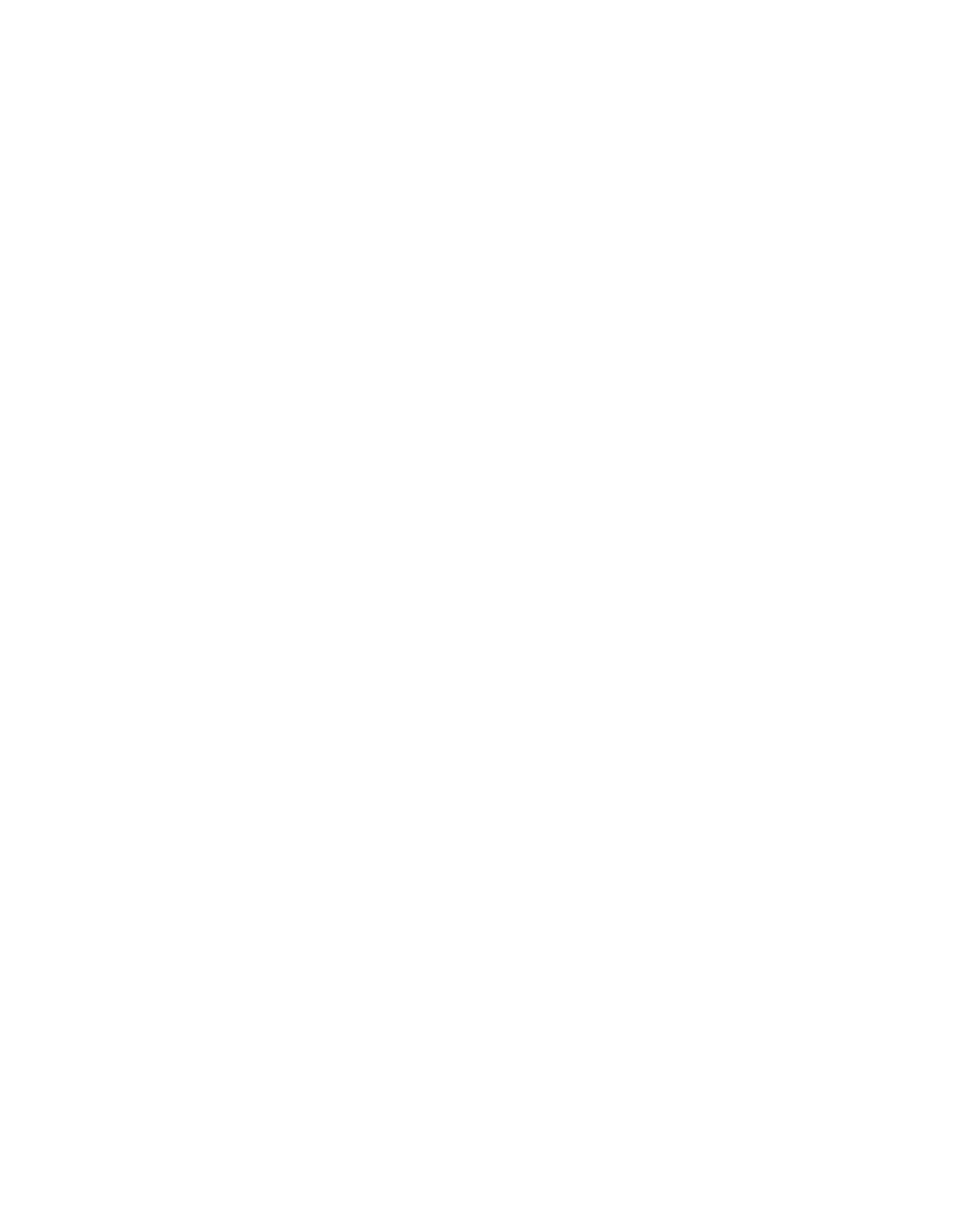#### **HILL, Chief Justice.**

[¶1] Appellees Tom and Deany Delaney, d/b/a Delaney Irrigation (Delaney), filed suit against Frank and Nancy Forshee (Forshee) seeking to be paid for Delaney's work installing a pivot irrigation system on farmland owned by Forshee. Forshee counterclaimed against Delaney, seeking damages for crop loss due to delays in the system becoming operational. The district court found in favor of Delaney on Delaney's claim, against Forshee on Forshee's counterclaim, and awarded Delaney attorneys fees. Forshee appeals the judgment on the issues of the initial claim and the award of attorneys fees. Forshee argues that the findings of fact by the district court contradict the weight of the evidence, and that the district court improperly awarded attorneys fees to Delaney. We affirm.

#### **ISSUES**

[¶2] Forshee presents the following issues:

Whether the record contains evidence to sustain a judgment for attorneys fees and if so, whether the District Court abuse [sic] its discretion in awarding attorneys fees to [Delaney] without distinguishing between the fees covered by the parties' contract and those fees not covered by the parties' contract.

Whether the court erred in failing to find that the parties agreed to use the old pipeline in the new system and that [Forshees] were responsible for the functionability of the old line in the new system.

Whether the court's specific findings of fact set forth in paragraphs Nos. 20, 23 and 28 are inconsistent with the evidence, clearly erroneous, or contrary to the great weight of the evidence.

Whether the District Court erred when determining damages for breach of contract by including in its damages the cost of repairs of the old existing line and the costs of replacing the old existing line?

Is there any other theory upon which [Forshee] could recover for the costs of repairs to the old existing line and the costs of replacing the old existing line other than breach of contract as stated by the court?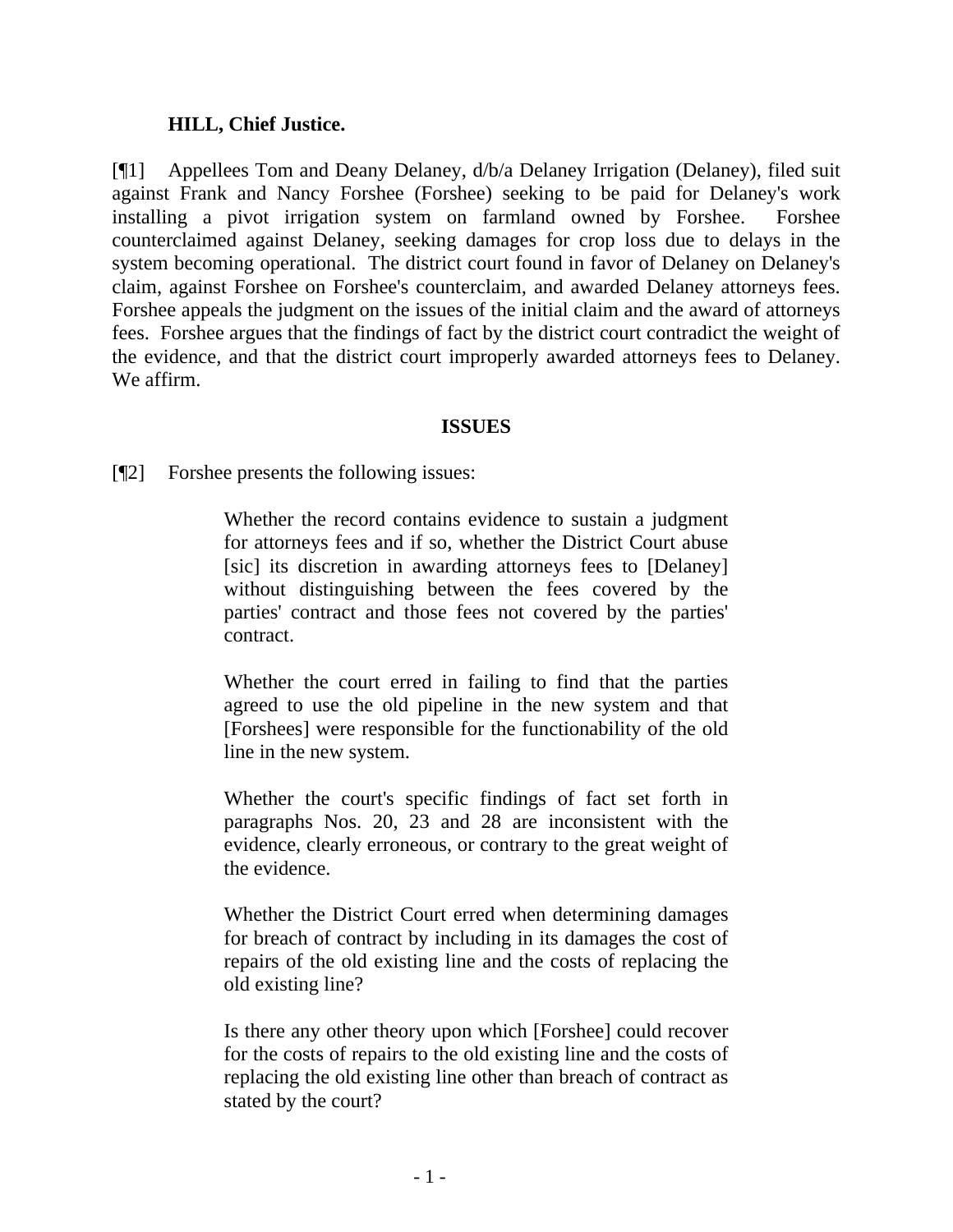Delaney states the issues in this way:

Are the District Court's findings of fact supported by the record; are they clearly erroneous?

Did the District Court abuse its discretion in the award of legal fees to [Delaney]?

Are the District Court's findings relative to damages clearly erroneous?

## **FACTS AND PROCEEDINGS**

[¶3] In May of 2001, Forshee and Delaney entered into an agreement for Delaney to install a pivot sprinkling irrigation system on Forshee's land. The specifics of the transaction were documented only by a quote prepared by Delaney and signed by Forshee. The quote contained a page of additional terms, two of which are relevant to this appeal: First, "No Agreements, representation, stipulations or conditions, verbal or otherwise not stated in this quotation will be recognized," and second, "The purchaser agrees to pay any legal fees involved in collecting and [sic] past due invoices."

[¶4] When Delaney's workmen began installation of the pipeline for the pivot system, they laid the pipeline out incorrectly, but in such a way that the new pipeline could connect to an existing pipeline on Forshee's property (referred to as the "red line" by the parties and throughout this opinion). Testimony of the parties diverges as to whether or not they agreed to change the original plan and use the red line, but, in the end, Delaney's workmen did install the pipeline for the pivot system using the red line. Almost immediately after the Delaney workmen completed the work, the pivot system developed problems. An existing electrical panel for the intake pump burned out, and Delaney replaced it with a new panel. On another day, a snake got into the pump, and Delaney's workmen came out to lift the pump out of the water source (the Nowood River) and remove the snake. Most relevant to this lawsuit, the red line developed leaks and after Delaney's workmen repaired the red line two times, the parties agreed that if the red line leaked again, it would need to be replaced with new pipe. A third leak did occur, Delaney's workmen replaced the red line, and the system became operational. However, a few days after the red line was replaced, Forshee was notified of a call on the water from the Nowood River and was not allowed to draw water for the rest of the irrigating season.

[¶5] Delaney is being or has been paid the original amount of the contract under a lease financing agreement. Delaney brought this suit against Forshee for additional amounts owed due to replacement of the electrical panel, the work of removing the snake out of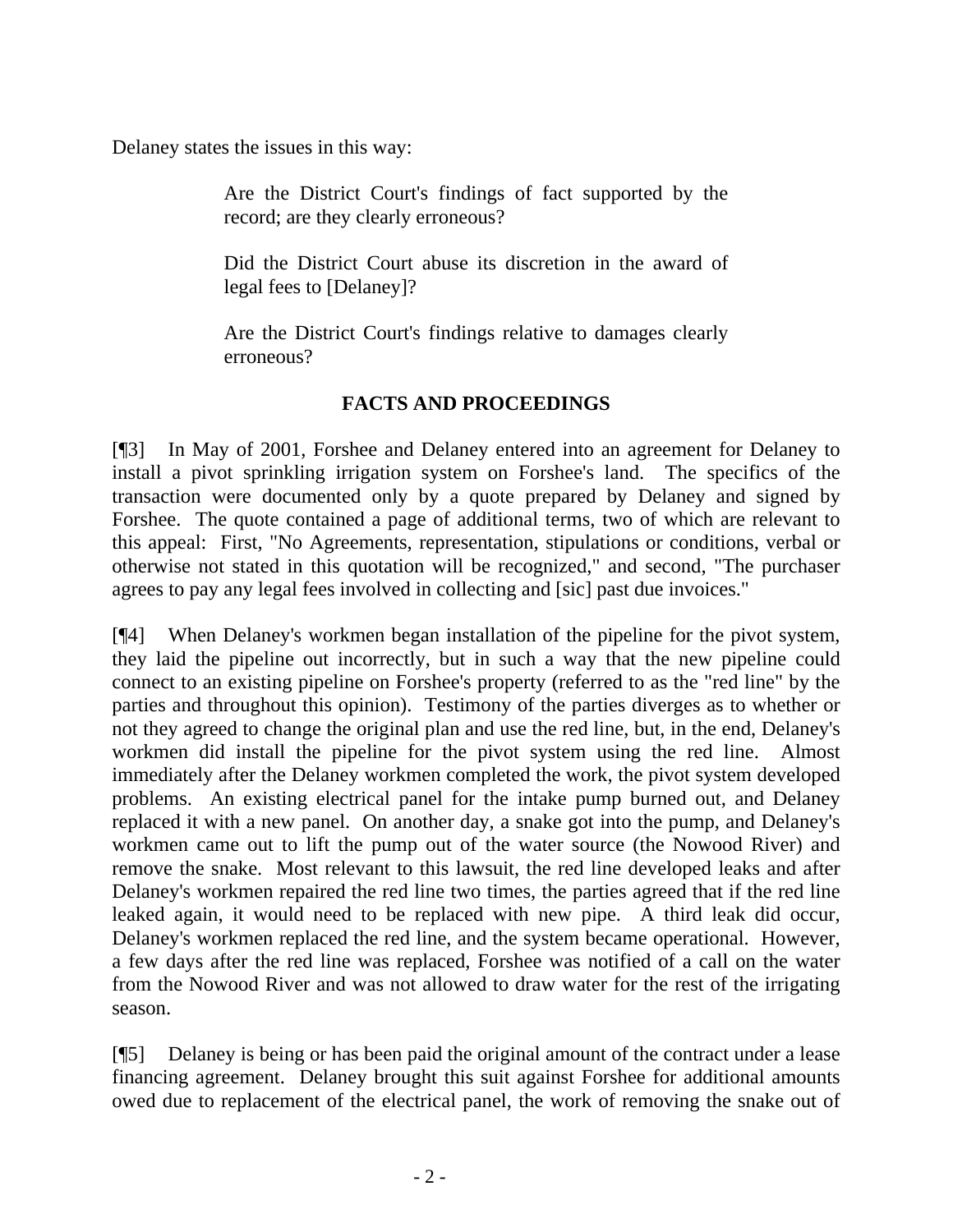the pump, and the repairs to and replacement of the red line with new pipe. Forshee brought a countersuit against Delaney for the loss of the crop planted on the land irrigated by the system. After a bench trial, the district court found in favor of Delaney on his claim, against Forhsee on his counterclaim, and awarded Delaney damages in the principal amount of \$18,922.64 plus accrued interest and attorneys fees of \$11,211.53. Forshee appeals this aspect of the judgment but not the finding against him on his counterclaim for crop loss.

### **STANDARD OF REVIEW**

### **A. Findings and Conclusions After a Bench Trial**

[¶6] After a bench trial, our standard of review with respect to findings of fact made by the district court is well established:

> The factual findings of a judge are not entitled to the limited review afforded a jury verdict. While the findings are presumptively correct, the appellate court may examine all of the properly admissible evidence in the record. Due regard is given to the opportunity of the trial judge to assess the credibility of the witnesses, and our review does not entail weighing disputed evidence. Findings of fact will not be set aside unless the findings are clearly erroneous. A finding is clearly erroneous when, although there is evidence to support it, the reviewing court on the entire evidence is left with the definite and firm conviction that a mistake has been committed.

*Springer v. Blue Cross and Blue Shield of Wyoming*, 944 P.2d 1173, 1175-76 (Wyo. 1997) (citations omitted).

## **B. Award of Attorneys Fees**

[¶7] Our standard of review when a party appeals an award of attorneys fees is also well established:

> Wyoming subscribes to the American rule regarding recovery of attorney fees. Under the American rule, each party is generally responsible for his own attorney fees. However, a prevailing party may be reimbursed for his attorney fees when express statutory or contractual authorization exists for such an award.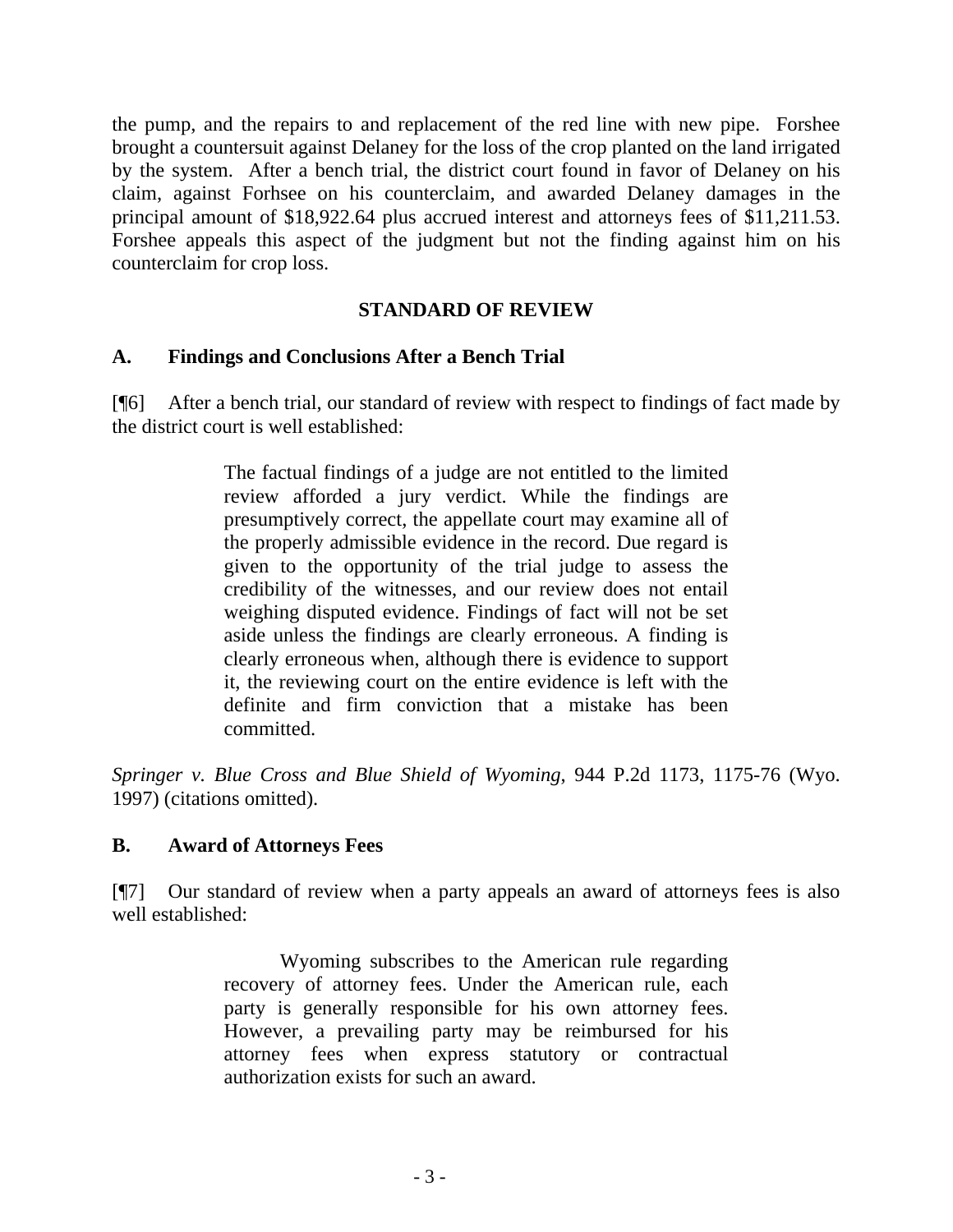*Alexander v. Meduna* 2002 WY 83, ¶49, 47 P.3d 206, 220-21 (Wyo. 2002) (citations omitted). In addition to following the American rule as to **when** attorneys fees may be awarded, Wyoming also has adopted the two-factor federal lodestar test to determine the **reasonableness** of the award:

> To determine the reasonableness of the attorneys' fees award, Wyoming employs the two-factor federal lodestar test. These factors are: '(1) whether the fee charged represents the product of reasonable hours times a reasonable rate; and (2) whether other factors of discretionary application should be considered to adjust the fee either upward or downward.' It follows therefrom that the trial court's determination concerning attorney's fees is reviewed under an abuse of discretion standard.

*Id.* at 221 (citations omitted).

# **DISCUSSION**

## **A. Findings and Conclusions After a Bench Trial**

[¶8] After careful review of the record, we find that the district court's findings of fact cannot be set aside as clearly erroneous. The district court concluded that Delaney and Forshee did agree to change their written agreement and use the red line as part of the pipeline installation. Wyoming law recognizes that parties to a written contract can orally amend that contract, even when the language of the contract seeks to preclude that very thing. *Ruby Drilling Company, Inc. v. Duncan Oil Company, Inc.*, 2002 WY 85, ¶11, 47 P.3d 964, 968-69 (Wyo. 2002).

> The party asserting that a written agreement was modified by the subsequent expressions of conduct of the parties must prove so by clear and convincing evidence. The question of whether modification of the written agreement has been proved by the required quantum of evidence is one to be decided by the trier of fact. We will not reverse the decision of the trier of fact unless that decision is clearly erroneous or contrary to the great weight of the evidence.

Clear and convincing evidence is the "kind of proof which would persuade a trier of fact that the truth of the contention is highly probable."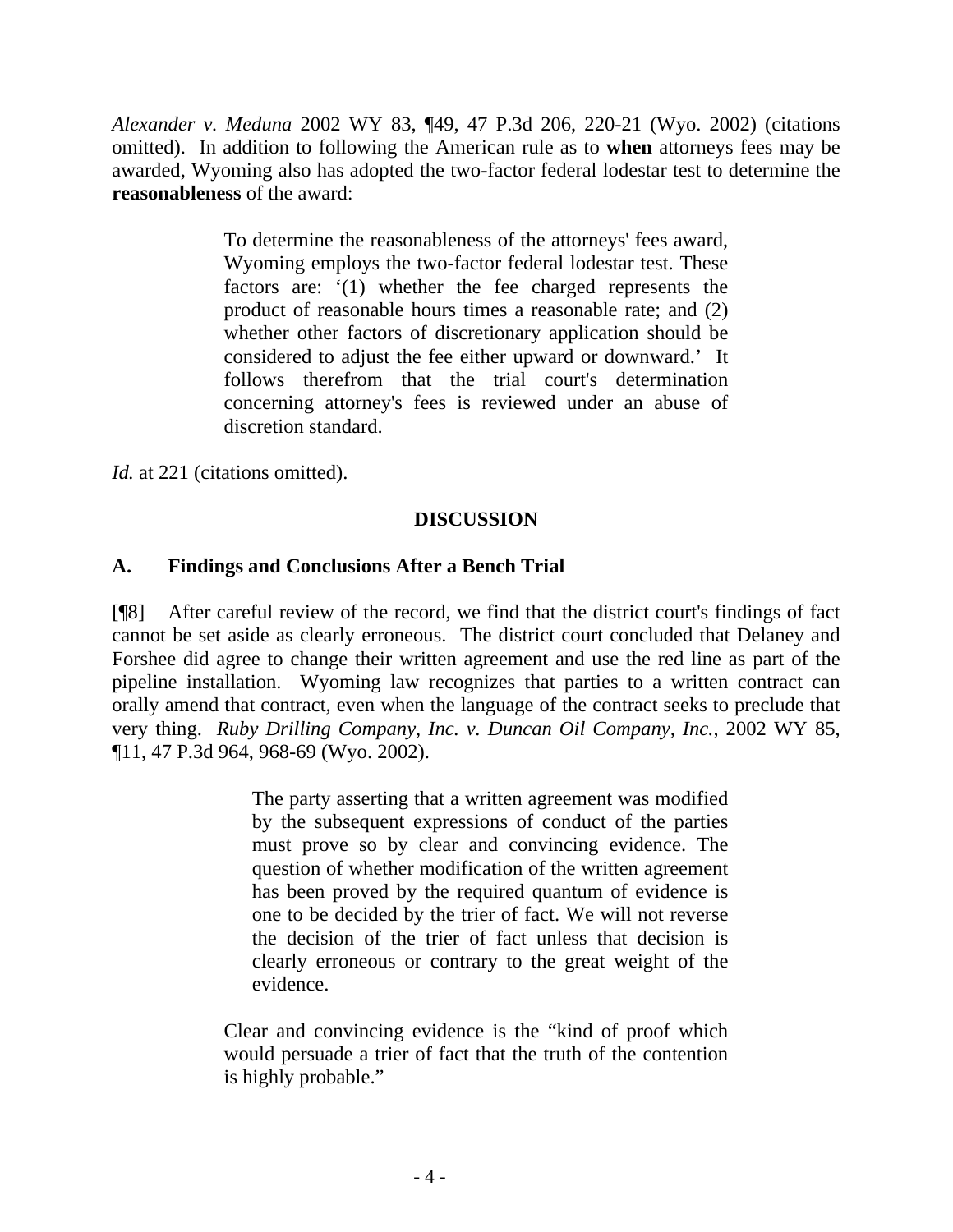*Id.* at 968-69 (citations omitted).

[¶9] In this case, the district court left no indication in the record of the standard it used to evaluate Delaney's contention that the parties orally agreed to change the original plan for the pipeline and use the existing red line in the pivot system. However, after examining the record, we determine that Delaney did show by clear and convincing evidence that such a verbal agreement was made and therefore the ruling of the trial court is not clearly erroneous.

[¶10] Testimony about whether or not Delaney and Forshee agreed to change the layout of the pipeline to include the red line is in controversy. Delaney testified that there was such an agreement, and Forshee testified that there was not and that, in fact, he objected to the change once he found out about the mistake. Two pieces of testimony from other witnesses sway us to allow Delaney to prevail. First, Delaney's wife, Deany, testified that she heard Delaney's side of the telephone conversation discussing with Forshee the idea of changing the layout of the pipeline to use the red line, and that it was obvious from Delaney's side of the conversation that the two men agreed to do so. Second, Forshee's son-in-law, Chris Bolken, testified that he called Forshee when he saw the pipe being laid out incorrectly and another time when he noticed the Delaney workmen using old valves in the installation instead of new ones. Forshee's response, according to Bolken, differs considerably between the two incidents. In the case of the valves, Bolken testified that "… during that time I talked to my father-in-law and told him that they are putting old valves back into this new system and he said something to that fact and got it changed around to where the new valves got put in." However, when Bolken called Forshee to tell him that the pipeline was being laid out in the wrong place, Forshee did not discuss what he was going to do with Bolken. We find it inconsistent that Mr. Bolken would be aware that Forshee objected to the use of old valves in a new pivot system, but would be unaware of Forshee's reaction to news that the pipe was being laid out at the wrong place.

[¶11] The district court also found that the parties agreed that if the red line leaked a third time, it would need to be replaced at an additional cost to Forshee. Again, we cannot conclude that the findings of the district court are clearly erroneous. Forshee, as a contractor who builds houses, and as someone familiar with the construction business, could not reasonably expect that Delaney would be offering to do such substantial work at no cost to Forshee.

[¶12] When testimony of witnesses is in conflict, without other evidence to substantiate one story or the other, we will not substitute ourselves for the trier of fact. The district court had opportunity to examine the witnesses and observe their demeanor and draw conclusions of credibility. Therefore, we cannot say that the finding of the district court is clearly erroneous, and we uphold the district court's findings with respect to the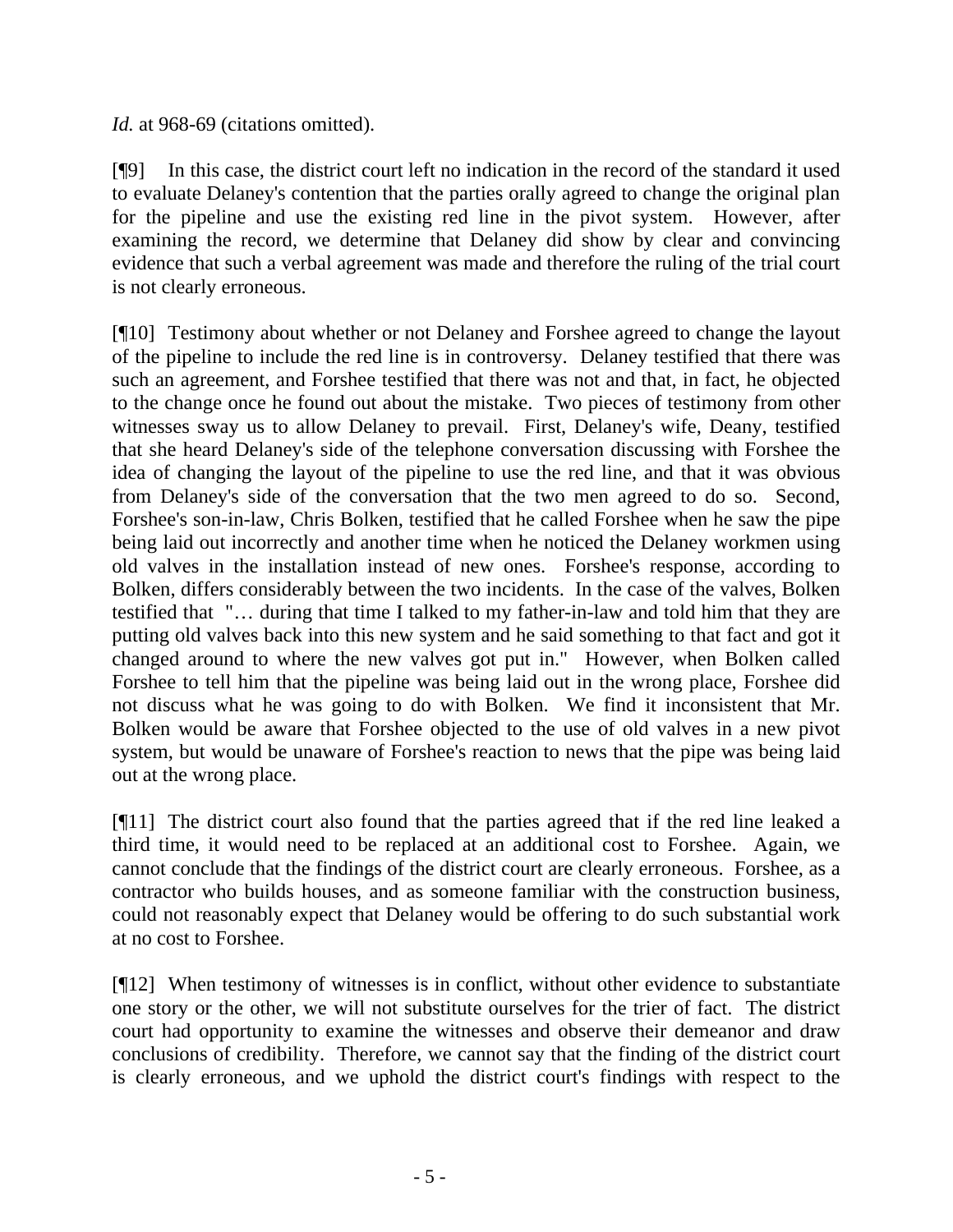agreement and the damages awarded to Delaney under the agreement as verbally amended between the parties.

[¶13] Following from the conclusion that the parties did amend their written agreement and that Forshee breached that agreement by his failure to pay for the equipment and services Delaney provided, we decline to address Forshee's request to consider another theory under which he might prevail.

# **B. Award of Attorneys Fees**

[¶14] Forshee does not argue that no attorneys fees should be awarded in this case and does not dispute the reasonableness of such fees. Instead, he argues that the attorneys fees incurred by Delaney must be apportioned between Delaney's claim for payment of invoices and Forshee's counterclaim for crop loss. Forshee contends that attorneys fees relating to the counterclaim are not recoverable, as the language of the written contract between the parties does not allow them. Forshee cites as his authority *State Surety Company v. Lamb Construction Company*, 625 P.2d 184 (Wyo. 1981).

[¶15] In *State Surety*, a subcontractor on a construction project brought a suit against the general contractor, the owner of the project, and the insurance company that had issued a labor and material payment bond for the project. The owner of the project and the general contractor filed cross-claims against each other, and all of the claims were heard together. The court found that the general contractor, by statute, and the insurance company, by the terms of the bond, were obligated to pay the costs and expenses to defend the claim against the subcontractor, including attorneys fees. However, with respect to the dispute between the owner and the general contractor, there was no contractual or statutory authorization for an award of attorneys fees to the owner. The court remanded the case to the district court for an apportionment of attorneys fees between the owner's defense of the suit brought by the subcontractor and the owner's dispute with the general contractor.

[¶16] The facts of *State Surety* do not align with the facts of this case closely enough to allow us to apply the same decision as to the allocation of attorneys fees among the individual issues. We required apportionment of attorneys fees in *State Surety* based upon the distinct nature of the issues in the suit between the subcontractor and the owner and the suit between the general contractor and the owner. In such a case, counsel for the owner was engaged in distinct activities that related only to one matter or the other. In the present case, we cannot say that counsel for Delaney could so distinctly divide his activities; instead, the defense of Forshee's counterclaim for crop loss is inextricable from pursuing Delaney's claim for breach of contract and payment of the invoices related to that contract. The issue in this case is whether or not Forshee owed Delaney money and if so, how much. Had Forshee been successful in his counterclaim, his damages would